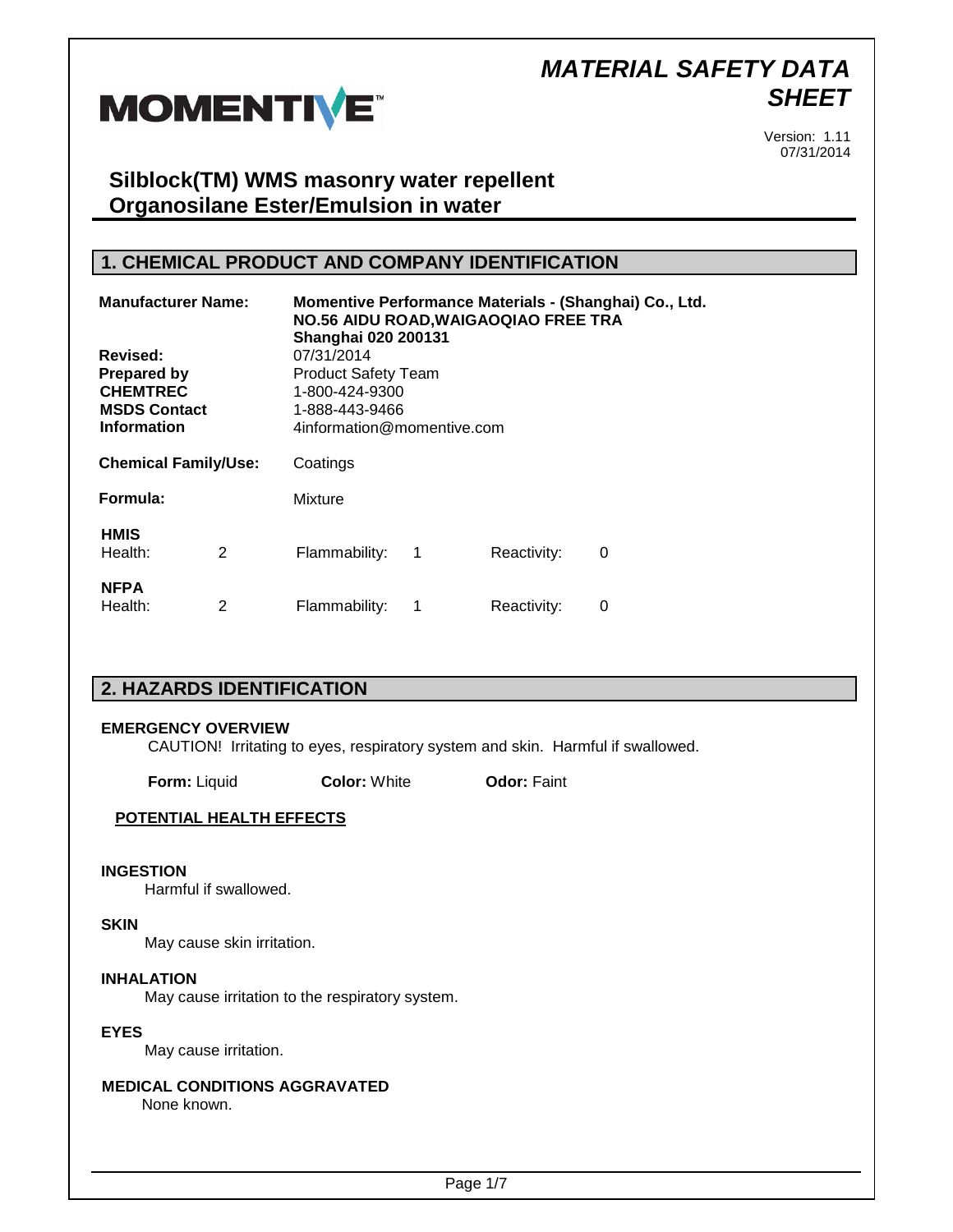

Version: 1.11 07/31/2014

## **Silblock(TM) WMS masonry water repellent Organosilane Ester/Emulsion in water**

### **CHRONIC EFFECTS / CARCINOGENICITY**

No data available.

# **ROUTES OF EXPOSURE**

None known.

## **3. COMPOSITION/INFORMATION ON INGREDIENTS**

| <b>PRODUCT COMPOSITION</b> | CAS-No.        | WGT.%       |
|----------------------------|----------------|-------------|
| A. HAZARDOUS               |                |             |
|                            |                |             |
| Organoalkoxysilane         | Trade secret   | $30 - 60%$  |
| Hydrocarbon solvent        | Trade secret   | $10 - 30%$  |
| <b>Ethoxylated Alcohol</b> | Trade secret   | $1 - 5 \%$  |
| Diethanolamine             | $111 - 42 - 2$ | $0.1 - 1\%$ |
|                            |                |             |
| <b>B. NON-HAZARDOUS</b>    |                |             |
| Water                      | 7732-18-5      | $30 - 60%$  |

## **4. FIRST AID MEASURES**

#### **INGESTION**

If swallowed, do NOT induce vomiting. Give a glass of water.

#### **SKIN**

Wash the skin immediately with soap and water. Contact physician if irritation continues.

#### **INHALATION**

Move to fresh air. Get medical attention if symptoms persist.

#### **EYES**

Rinse immediately with plenty of water, also under the eyelids, for at least 15 minutes. Consult a physician for specific advice.

### **NOTE TO PHYSICIAN**

No specific antidote Treatment is symptomatic and supportive.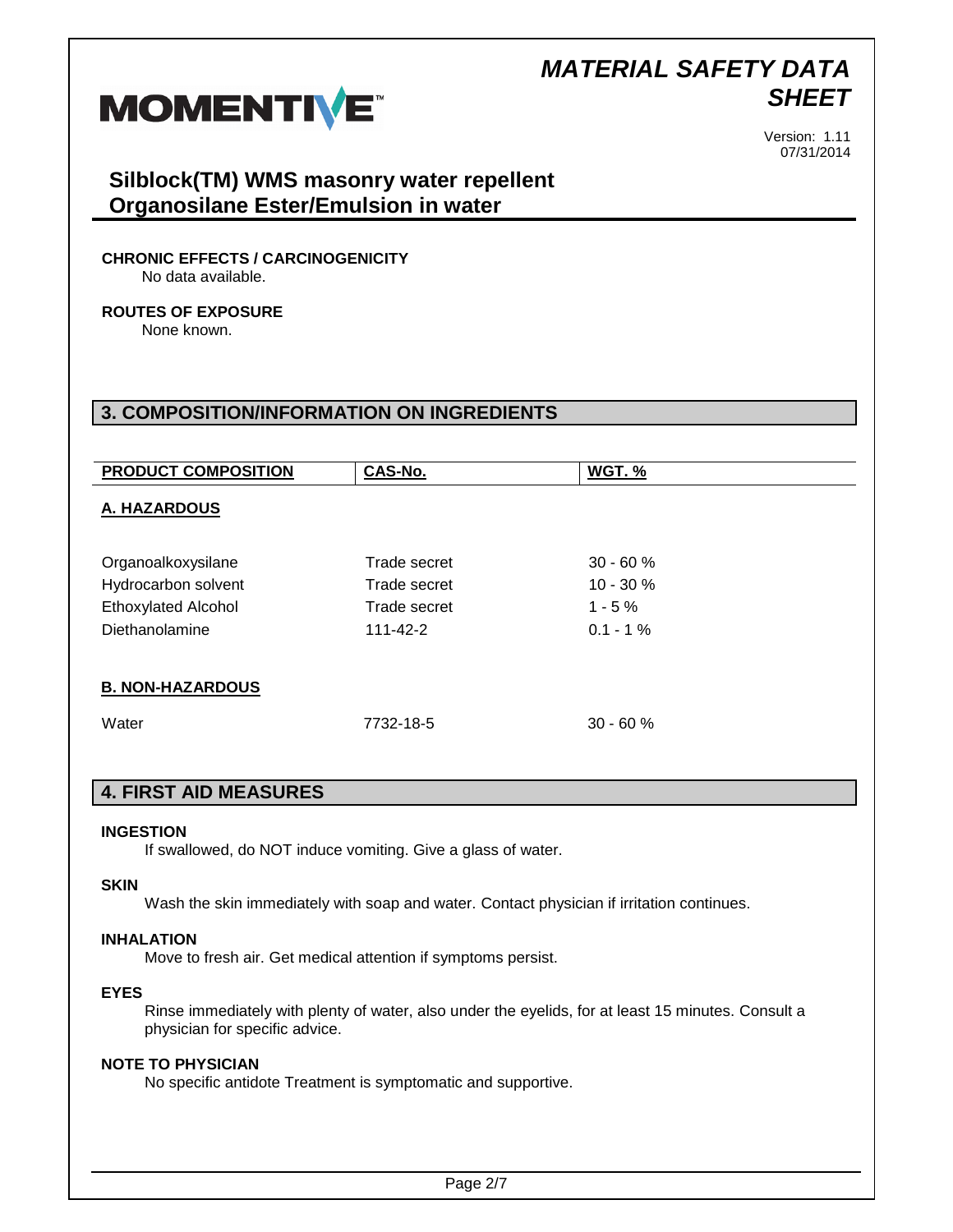

Version: 1.11 07/31/2014

## **Silblock(TM) WMS masonry water repellent Organosilane Ester/Emulsion in water**

## **5. FIRE-FIGHTING MEASURES**

# **SENSITIVITY TO MECHANICAL IMPACT:** No

**FLASH POINT:**  $> 94 \degree C$ ; 201 °F. does not flash

## **SENSITIVITY TO STATIC DISCHARGE**

Sensitivity to static discharge is not expected.

#### **EXTINGUISHING MEDIA**

All standard extinguishing agents are suitable.

#### **SPECIAL FIRE FIGHTING PROCEDURES**

Firefighters must wear NIOSH/MSHA approved positive pressure self-contained breathing apparatus with full face mask and full protective clothing.

## **6. ACCIDENTAL RELEASE MEASURES**

#### **ACTION TO BE TAKEN IF MATERIAL IS RELEASED OR SPILLED**

Wipe, scrape or soak up in an inert material and put in a container for disposal. Wash walking surfaces with detergent and water to reduce slipping hazard. Wear proper protective equipment as specified in the protective equipment section. Warn other workers of spill. Keep unauthorized personnel away.

#### **ENVIRONMENTAL PRECAUTIONS**

Do not allow runoff to sewer, waterway or ground.

## **7. HANDLING AND STORAGE**

### **PRECAUTIONS TO BE TAKEN IN HANDLING AND STORAGE**

Avoid contact with skin and eyes. Keep out of reach of children. Attention: Not for injection into humans.

#### **STORAGE**

Keep container tightly closed in a cool, well-ventilated place. Store in original container.

### **8. EXPOSURE CONTROLS/PERSONAL PROTECTION**

#### **ENGINEERING CONTROLS**

Eyewash bottle with clean water.; Provide eyewash station and safety shower.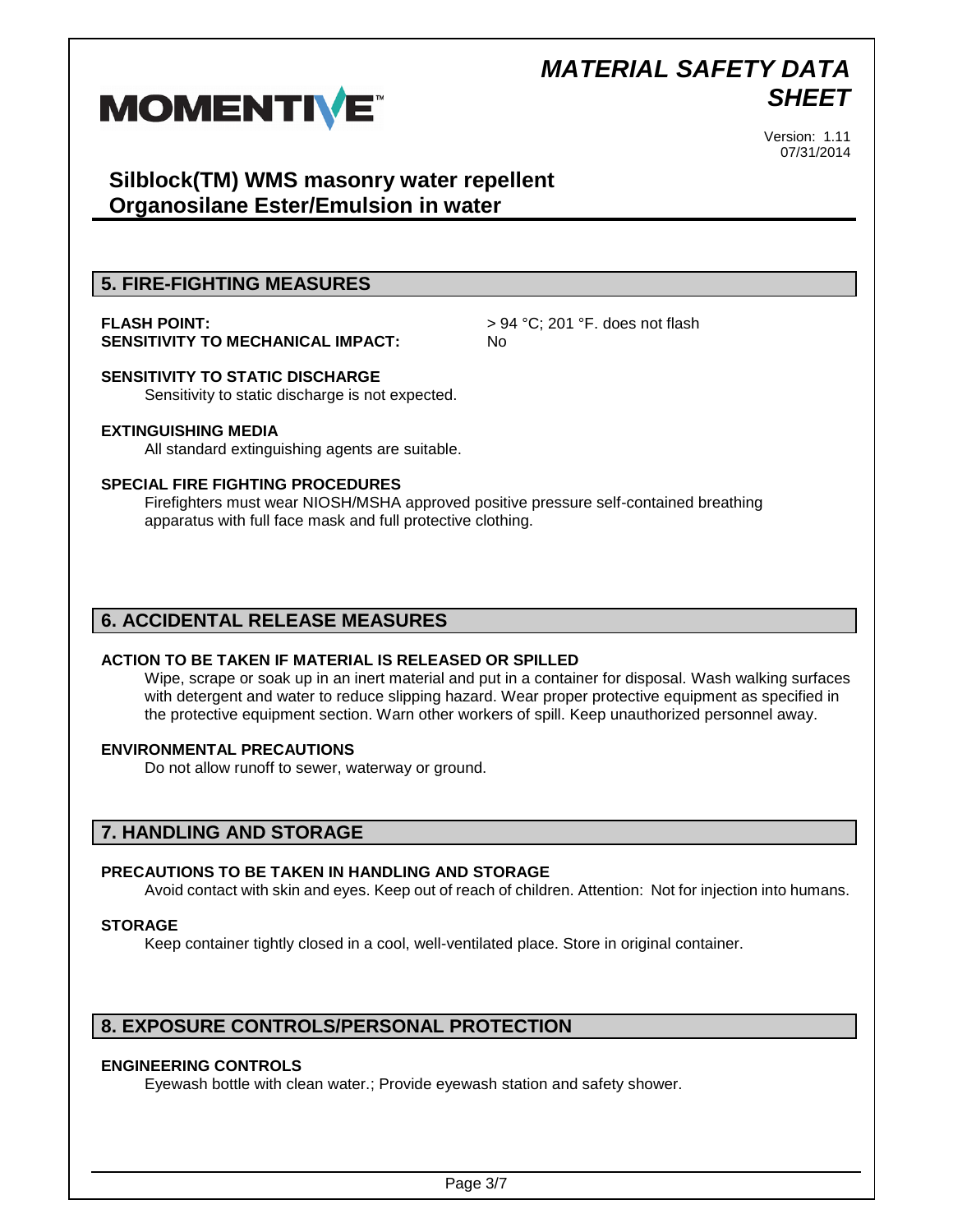

Version: 1.11 07/31/2014

## **Silblock(TM) WMS masonry water repellent Organosilane Ester/Emulsion in water**

#### **RESPIRATORY PROTECTION**

If exposure limits are exceeded or respiratory irritation is experienced, NIOSH/MSHA approved respiratory protection should be worn. Supplied air respirators may be required for non-routine or emergency situations. Respiratory protection must be provided in accordance with OSHA regulations (see 29CFR 1910.134).

#### **PROTECTIVE GLOVES**

Wear protective gloves.

#### **EYE AND FACE PROTECTION**

Safety glasses with side shields; Monogoggles

#### **OTHER PROTECTIVE EQUIPMENT**

Wear suitable protective clothing and eye/face protection.

#### **Exposure Guidelines**

| <b>Component</b> | CAS-No.        | <b>Source</b>      | <b>Value</b>                                                       |
|------------------|----------------|--------------------|--------------------------------------------------------------------|
| Diethanolamine   | $111 - 42 - 2$ | ACGIH, TWA         | 0.46 ppm; $2 \text{ mg/m}$ 3                                       |
| Diethanolamine   | $111 - 42 - 2$ | ACGIH,             | Listed.                                                            |
| Diethanolamine   | $111 - 42 - 2$ | ACGIH, TWA         | Inhalable fraction and vapor. 1<br>mg/m3                           |
| Diethanolamine   | $111 - 42 - 2$ | ACGIH, SKIN DES    | Inhalable fraction and vapor. Can be<br>absorbed through the skin. |
| Ethanol          | 64-17-5        | OSHA Z1, PEL       | 1,000 ppm; 1,900 mg/m3                                             |
| Ethanol          | 64-17-5        | <b>ACGIH, STEL</b> | 1,000 ppm                                                          |

Absence of values indicates none found

PEL - OSHA Permissible Exposure Limit; TLV - ACGIH Threshold Limit Value; TWA - Time Weighted Average; INTL REL - Internal Recommended Exposure Limit

OSHA revoked the Final Rule Limits of January 19, 1989 in response to the 11th Circuit Court of Appeals decision (AFL-CIO v. OSHA) effective June 30, 1993. See 29 CFR 1910.1000 (58 FR 35338).

## **9. PHYSICAL AND CHEMICAL PROPERTIES**

**VAPOR DENSITY (AIR=1):** No data available. **PHYSICAL STATE:** Liquid **ODOR:** Faint **Color:** White **EVAPORATION RATE (BUTYL ACETATE=1):** No data available. **SPECIFIC GRAVITY:** 0.92 **DENSITY:** 0.92 g/cm3

Page 4/7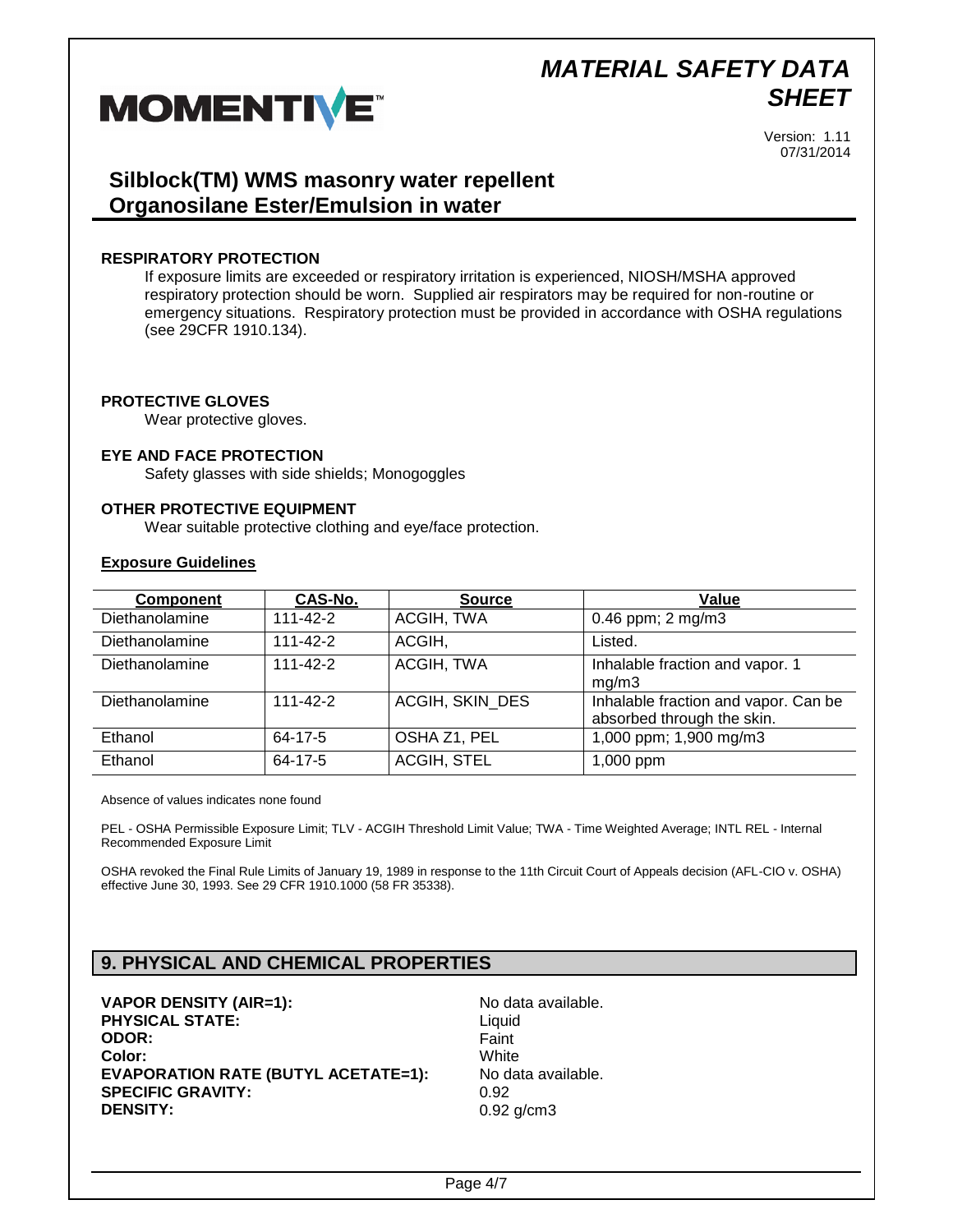

Version: 1.11 07/31/2014

## **Silblock(TM) WMS masonry water repellent Organosilane Ester/Emulsion in water**

**ACID / ALKALINITY (MEQ/G):** No data available. **pH:** 8.2 **SOLUBILITY IN WATER (20 C):** Soluble **VOC EXCL. H2O & EXEMPTS (G/L):** 439 g/l

## **10. STABILITY AND REACTIVITY**

#### **STABILITY**

**Stable** 

#### **HAZARDOUS POLYMERIZATION.**

Hazardous polymerisation does not occur.

#### **HAZARDOUS THERMAL DECOMPOSITION / COMBUSTION PRODUCTS**

Carbon oxides; This product contains methylpolysiloxanes which can generate formaldehyde at approximately 300 degrees Fahrenheit (150'C) and above, in atmospheres which contain oxygen. Formaldehyde is a skin and respiratory sensitizer, eye and throat irritant, acute toxicant, and has been classified by the National Toxicology Program as a known human carcinogen. An (M)SDS for formaldehyde is available from Momentive.

#### **INCOMPATIBLE MATERIALS**

Strong Acids, Strong Bases

#### **CONDITIONS TO AVOID**

Avoid frost.

### **11. TOXICOLOGICAL INFORMATION**

#### **ACUTE ORAL**

Remarks: No data available.

#### **ACUTE DERMAL**

Remarks: No data available.

#### **ACUTE INHALATION**

Remarks: No data available.

#### **OTHER**

No data available.

#### **SENSITIZATION**

No data available.

Page 5/7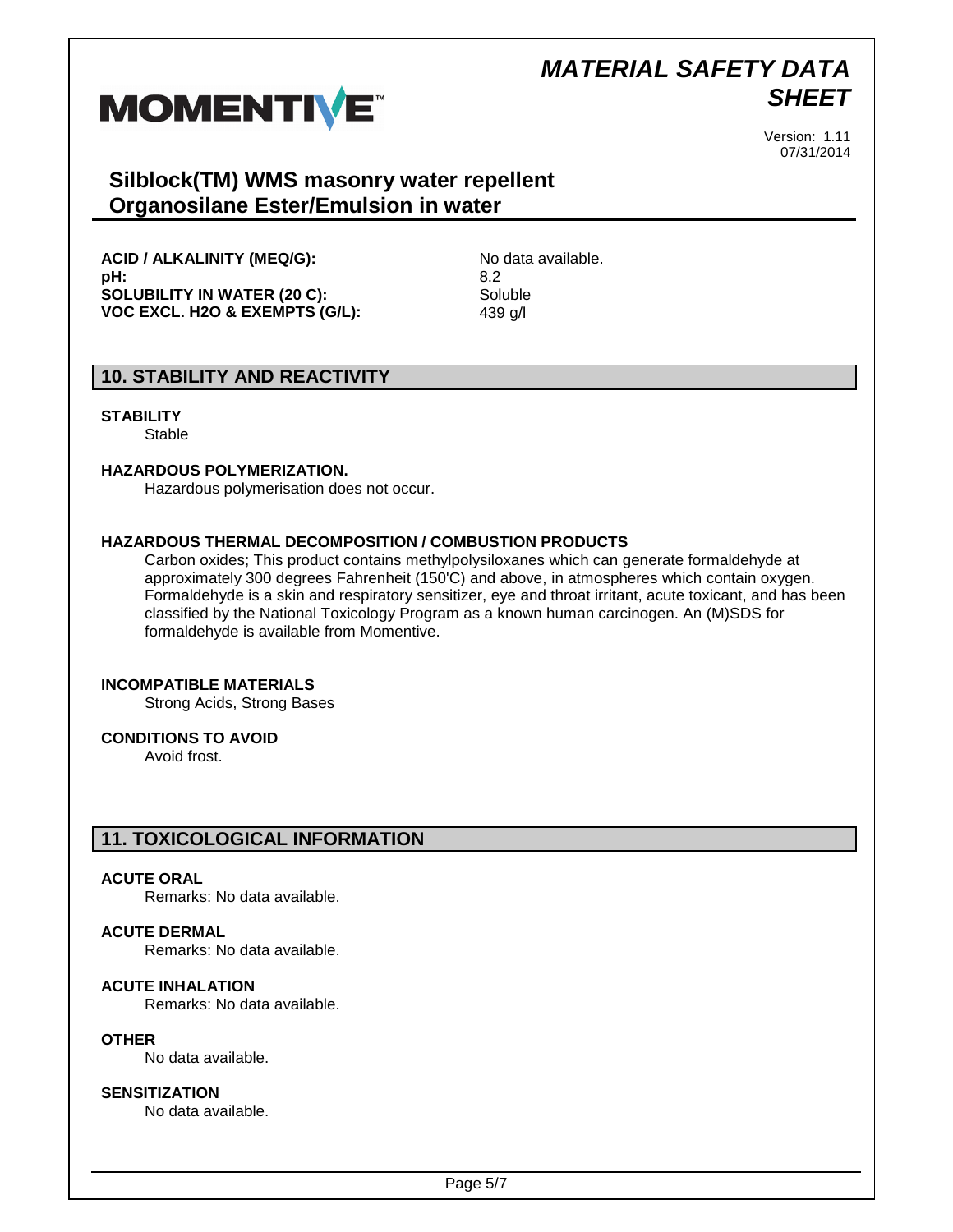

Version: 1.11 07/31/2014

## **Silblock(TM) WMS masonry water repellent Organosilane Ester/Emulsion in water**

**SKIN IRRITATION.**

No data available.

**EYE IRRITATION** No data available.

**MUTAGENICITY** No data available.

## **12. ECOLOGICAL INFORMATION**

#### **ECOTOXICOLOGY**

Ecotoxicological data for this product is not available.

### **13. DISPOSAL CONSIDERATIONS**

#### **DISPOSAL METHODS**

Disposal should be made in accordance with federal, state and local regulations.

### **14. TRANSPORT INFORMATION**

**Further Information:** This product is not regarded as dangerous goods according to the national and international regulations on the transport of dangerous goods.

## **15. REGULATORY INFORMATION**

#### **Inventories**

| Australia Inventory of Chemical   | y (positive listing) |
|-----------------------------------|----------------------|
| Substances (AICS)                 |                      |
| EU list of existing chemical      | y (positive listing) |
| substances                        |                      |
| Japan Inventory of Existing & New | y (positive listing) |
| <b>Chemical Substances (ENCS)</b> |                      |
| China Inventory of Existing       | y (positive listing) |
| <b>Chemical Substances</b>        |                      |
| <b>Korea Existing Chemicals</b>   | y (positive listing) |
| Inventory (KECI)                  |                      |